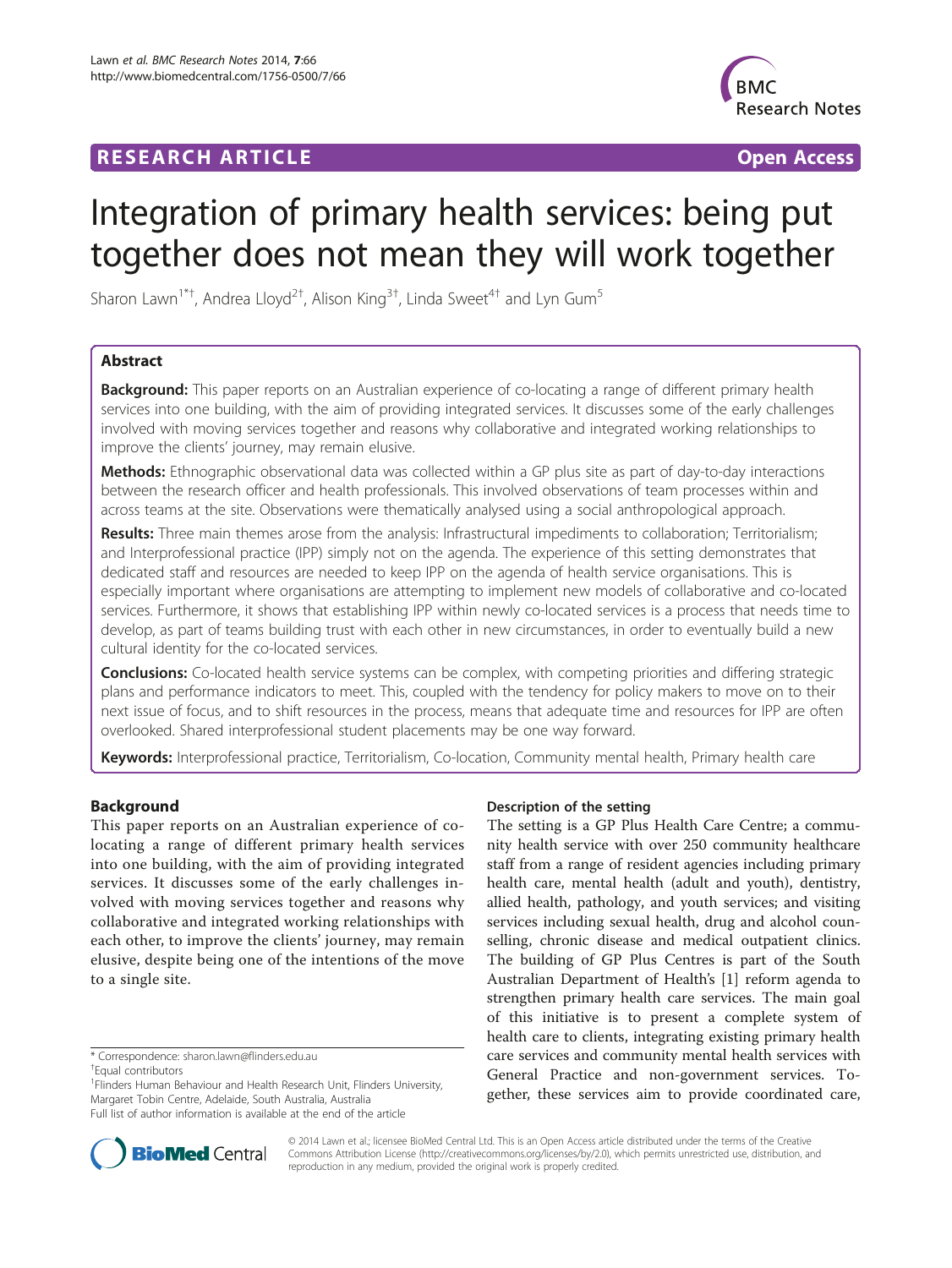including to people with chronic and complex conditions, and people with co-existing mental and physical illness [[1\]](#page-8-0). This approach to service delivery is in keeping with similar strategies in other countries [\[2,3](#page-8-0)]. Furthermore, these Centres are intended to support "increased teaching, training and education opportunities for health professionals" [\[1\]](#page-8-0) (p.6), by providing infrastructure for clinical placement opportunities, and the reorganisation of the workforce through, "the development of multiskilled teams through standardised training and skillbased competencies" [[1\]](#page-8-0) (p.11).

The GP Plus Centre is a purpose-built suburban site, located next to a major retail centre, and service and transport hub. A Service Development Group with key stakeholder representatives was formed in 2006 to inform design and development of the Centre prior to construction commencing. An intensive consultation process was undertaken, involving the agencies identified as willing to move into the Centre, their staff and clients, experts in local population needs, plus other service providers and community members in the region. The Centre was completed and opened in May 2011. In this period, there were some changes to the configuration of resident agencies to be accommodated within the building. The most significant of these was the inclusion of a new Community Mental Health Centre, with final approval being given for this after construction of the GP Plus Centre had commenced.

The Centre is designed around client groups and clinical areas, rather than individual agencies, as per the agreed design principles [\[1](#page-8-0)]. Client service delivery is concentrated on the two lower levels of the building, with non-client activity on the two upper levels of the building. The ground floor accommodates facilities and consultation areas for children and families, youth, mental health and the main Centre reception. The Centre has one main entrance, a design feature intended to support integrated service delivery, with a secondary and less conspicuous entry to the youth area, in response to community consultation. Level One (ground floor) accommodates a single large reception, the dental service, two consultation areas mainly for adult services with 24 consultation rooms, including specialty rooms for podiatry and audiology, and a separate mental health reception that was established later. Consultation zones are made up of six clinical and counselling rooms, supported with a team room. Group rooms and a rooftop garden for group health programs are on the second floor, along with non-consulting workspaces accommodating primary health, youth, and child and adolescent mental health services. The third floor provides a similar arrangement of nonconsulting workspaces and office space for adult mental health services. The non-consulting workspaces consist predominantly of large open workstation spaces and some

offices. The separation of consulting space from workstation space for non-client related activities was a requirement of the state government office accommodation guidelines, and was a completely new way of working for some of the teams. To assist in the transition to this new way of working, the allocation of workstations was based on a 'hoteling' model, with teams being located together in the same area. Hoteling refers to the use of a set of desks or cubicles for workers who come in to the office from time to time, where the desks are booked ahead of time. It involves unassigned seating in an office environment, with provision of quiet spaces intended for conversation or extended phone discussions [[4,5](#page-8-0)]. An adaption of this hoteling model meant teams were assigned areas of desks and were able to book staff in to a regular desk space for the sessions they needed. On each floor, senior staff have individual offices located around the periphery to promote availability to their team. Elevators and an open stairwell provide the access between floors and also to the car park, offering staff direct access to each floor of the building. Clients have direct access to the relevant areas for client consultation via the main entrance or youth entrance.

#### The project

The research project, during which the challenges reported here were observed, was established and jointly funded as an interprofessional education (IPE) and interprofessional practice (IPP) project between Flinders University Faculty of Health Science academics, Southern Adelaide Health Service (or SA Health) represented by two GP Plus Centre managers, and Southern Knowledge Transfer Program (SKTP), a Flinders University organisation established to build links and partnerships between the university and community agencies. The IPE/ IPP project sought to establish a mutually agreed framework of IPP capabilities to improve IPP in the workplace and improve the student placement and transition to employment experiences. The GP Plus community members saw value in developing a capability framework that would inform their planning and development of a collaborative model of care for the new Centre, as well as being a catalyst for change to meet some of the objectives and rationale for the Centres' development.

#### Methods

Ethics approval for the broader study was granted by the Flinders University Social and Behavioural Ethics Committee. This included approval to undertake focus groups, day-to-day interactions with staff and observations within the Centre as part of the ethnographic method. A project steering and research group met monthly throughout the project. In order to straddle the bridge of academia and practice, a research officer was sought with experiences in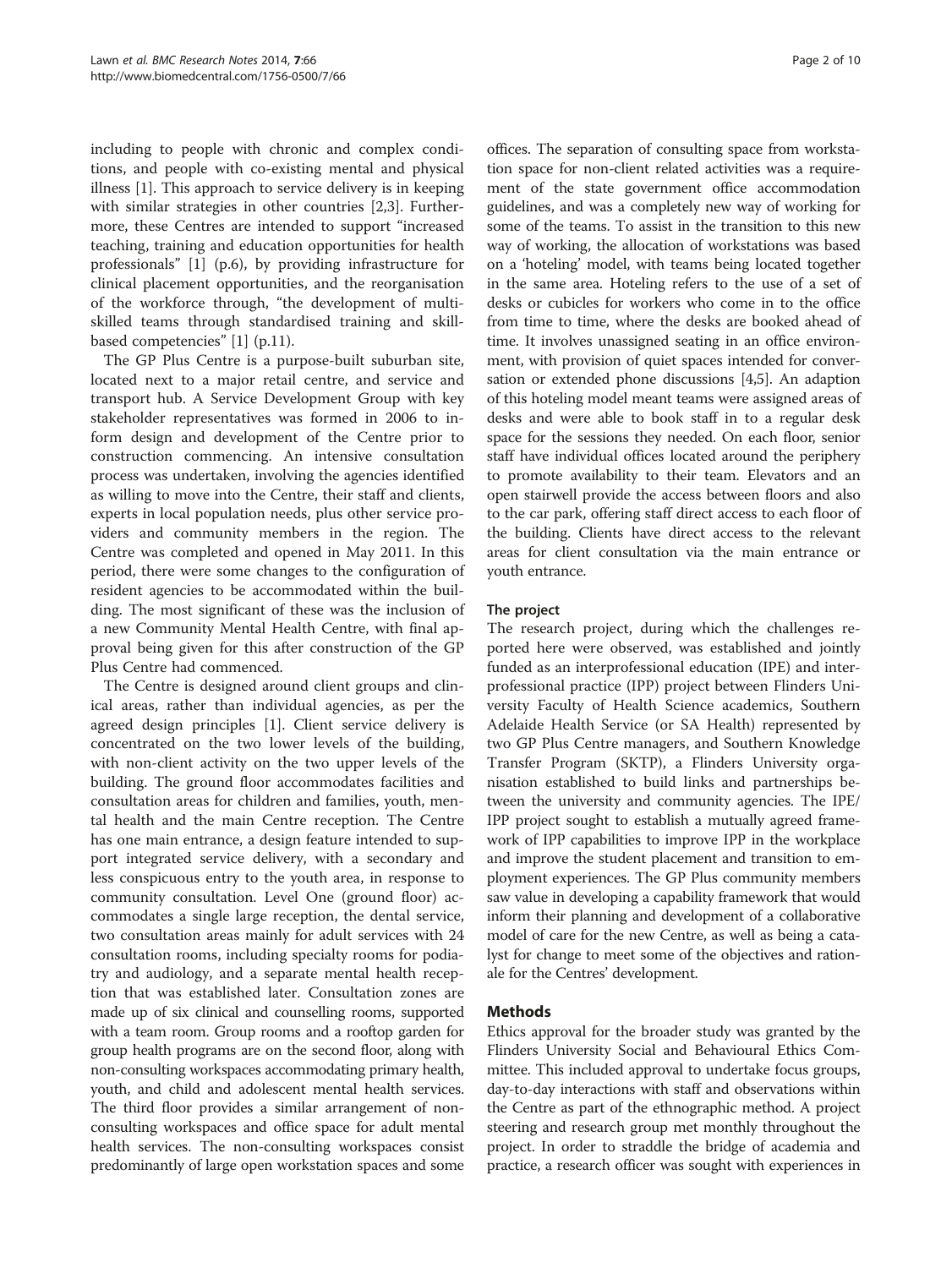both community health and academia. She was employed by the University, spending half of her time located at the University and the other half in the Centre, with a desk in the general area of the primary health care team.

Qualitative methodology was used within the overarching theoretical stance of ethnography because the project involved a case study of the particular GP Plus environment. This methodology is useful when studying complex social and behavioural phenomena in detail and from an experiential standpoint for a specific population or setting [[6\]](#page-8-0). Appreciative enquiry informed the theoretical questioning that underpinned the research. This approach shifts from attempting to identify 'What works?' or 'Does this work?' to developing an understanding in depth of 'What works where, for whom, and in what circumstances?' It thus takes into account the local conditions in which changes are introduced in the field [[7\]](#page-8-0). The research was ethnographic in that, "its goal [was] to produce a description which allows others to understand the culture from inside in terms that the participants themselves used to describe what is going on" [\[6](#page-8-0)] (p.143). Also akin to ethnographic research, the research officer habituated into the site over an extended period of time. This is an important process that improves rigor by fostering circumstances where participants act as they would normally in their setting, not staging behaviour because they know that they are being researched [\[8\]](#page-8-0). Habituation to and ongoing presence at the site occurred between June 2011 and March 2012, during which time the research officer engaged in conversations with health workers informally at the site, formally met with individual health workers and managers, developed lunch time educational sessions, and attended resident agency meetings held at the site.

Action based research processes were central to exploring and understanding the dialogues and interactions within the setting [[6](#page-8-0)]. The underlying purpose of the IPE/IPP project, evident in the three focus group cycles (blinded [[9](#page-8-0)] was to inform the model of care for the setting and to develop a shared IPP capabilities framework across the University and the field. This fits with the intention of action research to influence or change some aspect of the focus of the research. As Robson [\[6\]](#page-8-0) stated, "Collaboration between researchers and those who are the focus of the research, and their participation in the process, are typically seen as central to action research" (p.188).

Further data was collected from focus groups with health professionals (HPs) (clinicians with direct client contact), from across the resident agencies at the site between August and November 2011 (cycle 1 involving 14 HPs, cycle 2 involving 20 HPs). They represented a range of health disciplines including nursing, dietetics, speech therapy, podiatry, lifestyle advice, dental hygiene, youth work, occupational therapy and social work. Similar focus groups were also held with academics across various disciplines at the university. The purpose of the focus groups was to ask what capabilities are needed to work interprofessionally and what barriers exist. Cycle 3 involved two workshop options with HPs from the Centre and academics from the university coming together to verify the capabilities. These groups formed part of the process for developing an IPP capabilities framework, the results of which are reported elsewhere [blinded, [9](#page-8-0)]. An underlying driver for the project was the improvement of interprofessional experiences for students across the disciplines whilst on placement in the Centre, and university IPE that prepared them better for placement.

Participation in the focus groups was voluntary, consent was sought, and recruitment occurred through an expression of interest email and via posters in tea rooms, as well as incidental 'would you like to come along' interactions during day-to-day contact with health workers in the building. There were three initial focus groups with HPs working at the GP Plus Centre during cycle 1; groups one and two were multi-agency and multi-disciplinary, and the third was with the multi-disciplinary chronic disease primary care team that attended at the suggestion of the manager of these services. All data was de-identified to ensure participants' anonymity.

#### Data collection

The research officer collected data as part of day-to-day interactions described above. They observed team processes within and across teams at the site, collating reflective notes in a journal. A predetermined observation schedule was not used. Rather, the research officer made comprehensive reflective notes at the end of each day at the Centre. This included their reflections on the process of establishing the focus groups and general observations of the daily work at the Centre, including observed interactions between agencies and HPs that appeared to impede the progress of the project and the collaborative opportunities it offered. These observations were reported to the combined steering/research group during its monthly meetings. It became apparent to the project team that there were unanticipated barriers to achieving the project's objectives that were worthy of further research focus. The research project's progress was impeded by difficulties in engaging staff in the project. This appeared to be a consequence of other behaviours that were emerging within the setting, attributable to the transition of multiple agencies co-locating into the one site. Hence, the data reported here were subsidiary to the original research and discussion of IPP capabilities.

#### Data analysis

In order to examine the barriers to achievement of the project and the Centre's core objectives, the data from the research officer's journal and focus groups was examined to understand what impediments were observed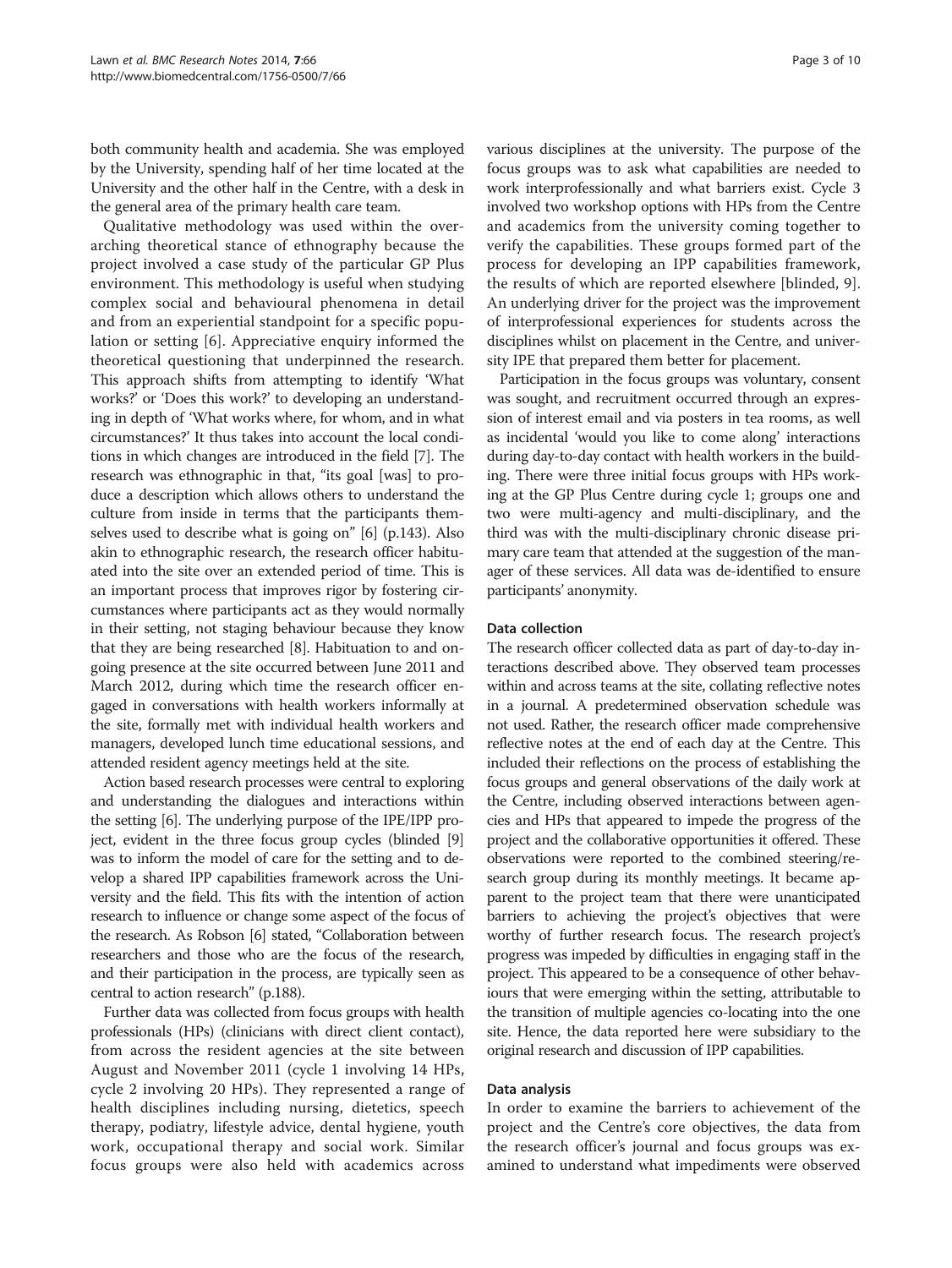and reported to achieving these objectives. . Data analysis occurred within a social anthropological approach [\[10](#page-8-0)]. This approach was used because we were interested in the behavioural regularities apparent in everyday interactions of health service staff within the setting, comparing and contrasting what they said with observations of what they did. As Miles and Huberman [\[10\]](#page-8-0) stated, "These regularities often are expressed as 'patterns' or 'language' or 'rules,' and they are meant to provide the inferential keys to the culture or society under study" (p.8). The data was collected, reviewed and analysed manually by the research officer and another member of the research team (who was not an observer, but was experienced with ethnographic methods) for evident themes [\[8,11\]](#page-8-0). Together, they undertook extensive discussion and debate about the meaning of the data, within a social anthropological framework. This looked at the observed behaviours of participants within the environment in which they interacted with each other, the physical environment in which those behaviours occurred, and any observed impacts of that environment on those behaviours. These interpretations were supported and contrasted with what focus group participants said about what IPP should look like. Once these researchers agreed on the interpreted themes, further discussion and verification of the themes was undertaken. To do this, the themes were presented to the project's combined steering/ research group at its monthly meetings, where they were discussed, debated and refined.

#### Results

From this analysis, two main themes were identified. These were: Structural Impediments to Collaboration (Subthemes: Managerial/Governance, Physical Infrastructure and Information Management Systems) and Territorialism. The consequence of these is described in a further and theme as: IPP Simply not on the Agenda.

#### Infrastructural impediments to collaboration

The purpose of bringing the services together into one location was to foster improved collaboration and working relationships between services [\[1\]](#page-8-0). This was considered to be particularly important for caring for clients with comorbid health conditions and those with complex needs [[12](#page-8-0)]. However, a number of features of the infrastructure within the site - governance, physical and technical - were noted to pose barriers to achievement of these goals.

There were no changes in the governance of the agencies moving into the Centre once there; that is, each agency/ team maintained its own separate lines of governance. Although shared governance is not deemed essential for effective collaboration [\[13\]](#page-8-0), limited focus on governance meant that the Centre Manager had no authority in how

the co-located services operated, communicated and structured their work with each other. This meant that each service moved into the building and brought its existing operational processes and culture with them. To assist with any issues arising from independent governance arrangements, a Resident Agency Managers group was formed, consisting of the manager of each resident service. Variations in information filtering back to the teams from these meetings were observed. This variation likely arose because communication translation relied on the capacity and actions of each of those individuals to communicate the information among their own agencies.

The Centre Manager was in fact manager of the operations of the building only, and fiscal resources were limited to cover the essential building operational costs only. There were no resources available for integration and change management for resident teams. Administrative resources for the Centre were attached to resident teams; therefore, Centre administration was dependent on negotiation and cooperation of the teams. As there was no change in governance structure to aid integration and sharing of operational responsibility, most of what was achieved was done through negotiation and willingness on the part of stakeholders to collaborate. There was no upfront establishment of clear memoranda of understanding between services. Despite agencies possessing a shared vision for the Centre [\[1](#page-8-0)], it appeared that they did not possess shared values or understanding of what needed to be done. In the absence of a shared model to guide them, agencies maintained their boundaries. An example is the mental health service erecting a separate sign on the building soon after moving in.

Another example of lack of shared governance, which consequently impeded the achievement of integration goals, related to the use of the crèche facilities. Crèche (child-minding) facilities were constructed to support client access and early childhood development programs in the Centre. The Primary Health service had been providing a funded crèche service in their previous venue. During Centre development there was a shared vision that the crèche would be available for all clients accessing the Centre, regardless of which service they were attending. However, without a governing authority and no other agencies willing to contribute financially, access to the crèche service was limited to clients of the Primary Health Service. Goodwill and negotiation on a case-bycase basis has enabled access for some clients of other services; however, this is less than ideal.

The size and structure of the building (7500 square metres over four floors) meant that many services were physically separated from other services by being on different floors. The building was designed in functional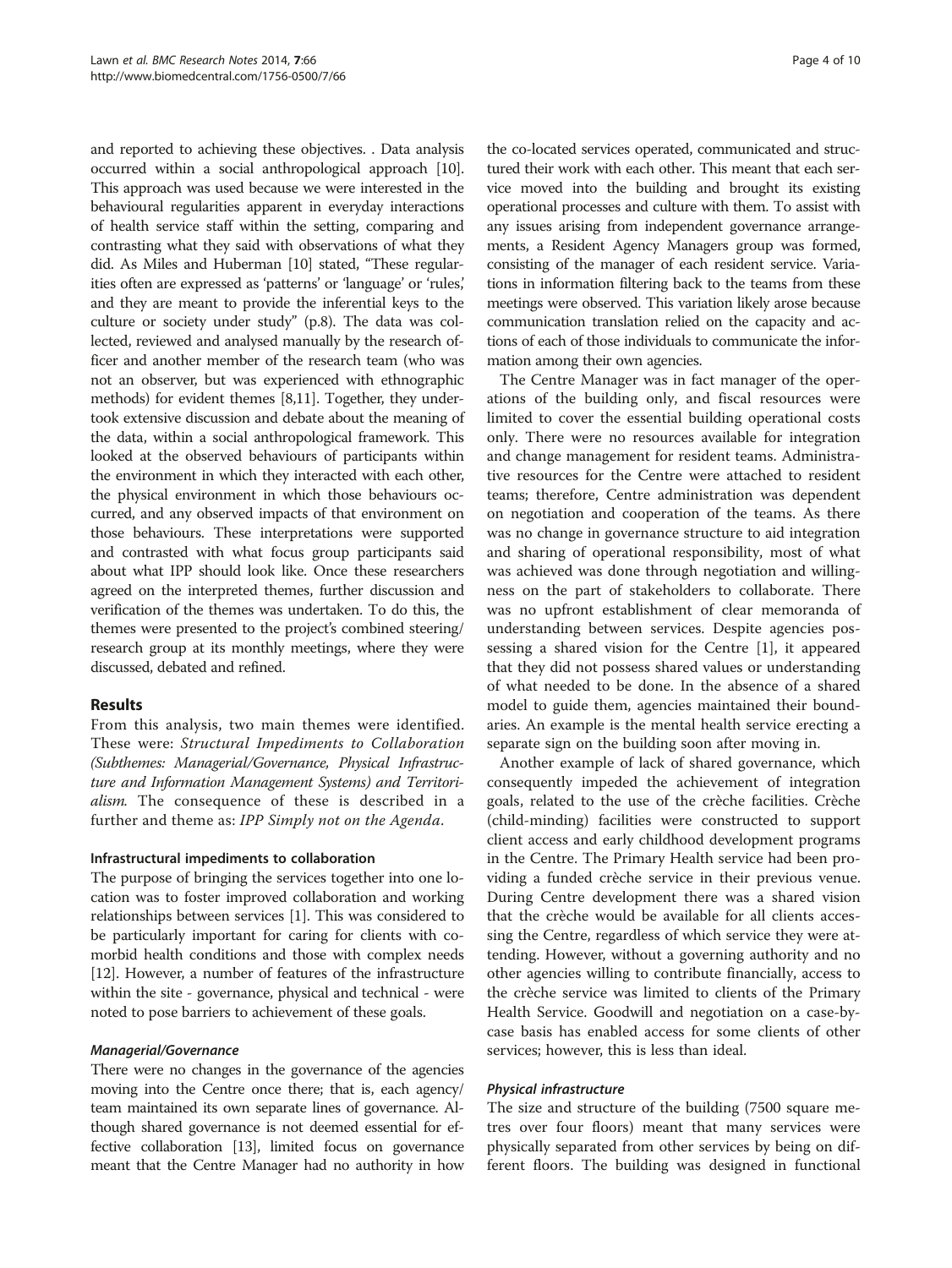zones and, for security purposes, clinical staff and consultation areas were not accessible to the general public. Access to locked areas required the use of proximity cards which were also the staff's identification cards. Staff in some resident teams had limited access to areas within the building. The requirement to use a proximity card to access functional areas of the building appeared to impede communication between workers across the different services. This was most apparent between mental health services and the other services, as the mental health area had higher security specifications. Consequently, open collaboration was made more difficult because of the layers of locked doors, which discouraged or blocked HPs from making physical contact with HPs in other services in the building.

The structural nature of this multistorey building and its functional zones also meant staff could go in and out of the building via the elevator and stairwells without having any visible contact with staff from other services. Limited chance encounters included sharing the elevator, running into each other in the car park, or seeing each other in other areas of the building. These physical features of the building impacted negatively on staff's ability to interact spontaneously.

It was believed that the open space design of the office work areas would assist communication within and between teams by providing close proximity without walls as barriers between workers. However, it appeared to have the opposite effect and impeded communication. Workers reported that they did not feel comfortable to partake in social chat in these spaces because they may be perceived as not working, and they did not want to disrupt others' work. As was mentioned in one focus group, "A large open space can inhibit interaction as opposed to sharing office with one or two". Another participant stated, "there may be 8–9 people in an open room but some don't talk to us…there are barriers in an open room". These HPs alluded to the open plan work spaces as a barrier to the development of effective professional relationships across the Centre. Some studies confirm this concern; whereas, much of the established literature suggests that open plan work environments foster greater collaboration and teamwork [\[14-16\]](#page-8-0). The various youth focused services within the Centre did not appear to have such barriers, likely because they were smaller teams and in closer proximity to each other, with shared corridors.

#### Information management systems

Shared client information management system software was developed and attained specifically for use in the Centre to enable shared client information across services. It was intended that, over time, the information management systems in the Centre would enable the creation of common client identifiers and records. This was so that,

with client consent, all service providers involved in the client's care would have access to the necessary health information, and also so that clients would only have to provide their details once [[1\]](#page-8-0).

Whilst the intent was to promote collaborative practice, the information management systems became another infrastructural impediment to this end. As each resident agency co-located, some teams were required to use different information management systems from each other to maintain their service networks with other sites. Some of the agencies provided a state-wide service and/or had legislative requirements to use a particular system. They were therefore unable to relinquish those systems to use the shared system. This resulted in client information in these systems not being available to workers from other services.

There was no systematic method to 'flag' if a client was being seen by other services in the building. This had the potential for clients to have multiple care plans and fragmented care, which was far from the co-ordinated care mission [\[1](#page-8-0)]. In addition, there was concern expressed amongst the HPs about what they perceived as unnecessary sharing (or access) of client information which they felt was in conflict with their desire to protect their clients' privacy. As one focus group participant said, "Is it really necessary for the dental service to be able to see that my client was raped at the age of 14?" Despite the new shared electronic system having greater security than other record systems, and other protection features which did not give all clinicians access to all client notes, there remained considerable work to be done to achieve acceptance of the notion of shared records.

In summary, each infrastructural issue – governance, physical and technological – served to perpetuate the shared challenges created by each issue individually.

#### Territorialism

Within days of moving into the Centre, the research officer observed territorial behaviours within the space utilised by each health service, and this continued to build over time. This territorial behaviour was identified as a major barrier to the establishment of the Centre objectives of service providers working together to enable improved coordination and delivery of care [\[1](#page-8-0)]. Territoriality is the term used to describe the state which is characterized by possessiveness, control, and authority over an area of physical space. For the need of territoriality to be fully met, the person must be in control of some space, able to establish rules for the space, and to defend it against invasion or misuse by others. The right to do those things must be acknowledged by other persons [[17](#page-8-0)].

During the period of data collection, behaviours were observed including individuals and teams staking personal ownership of spaces within areas by means of signs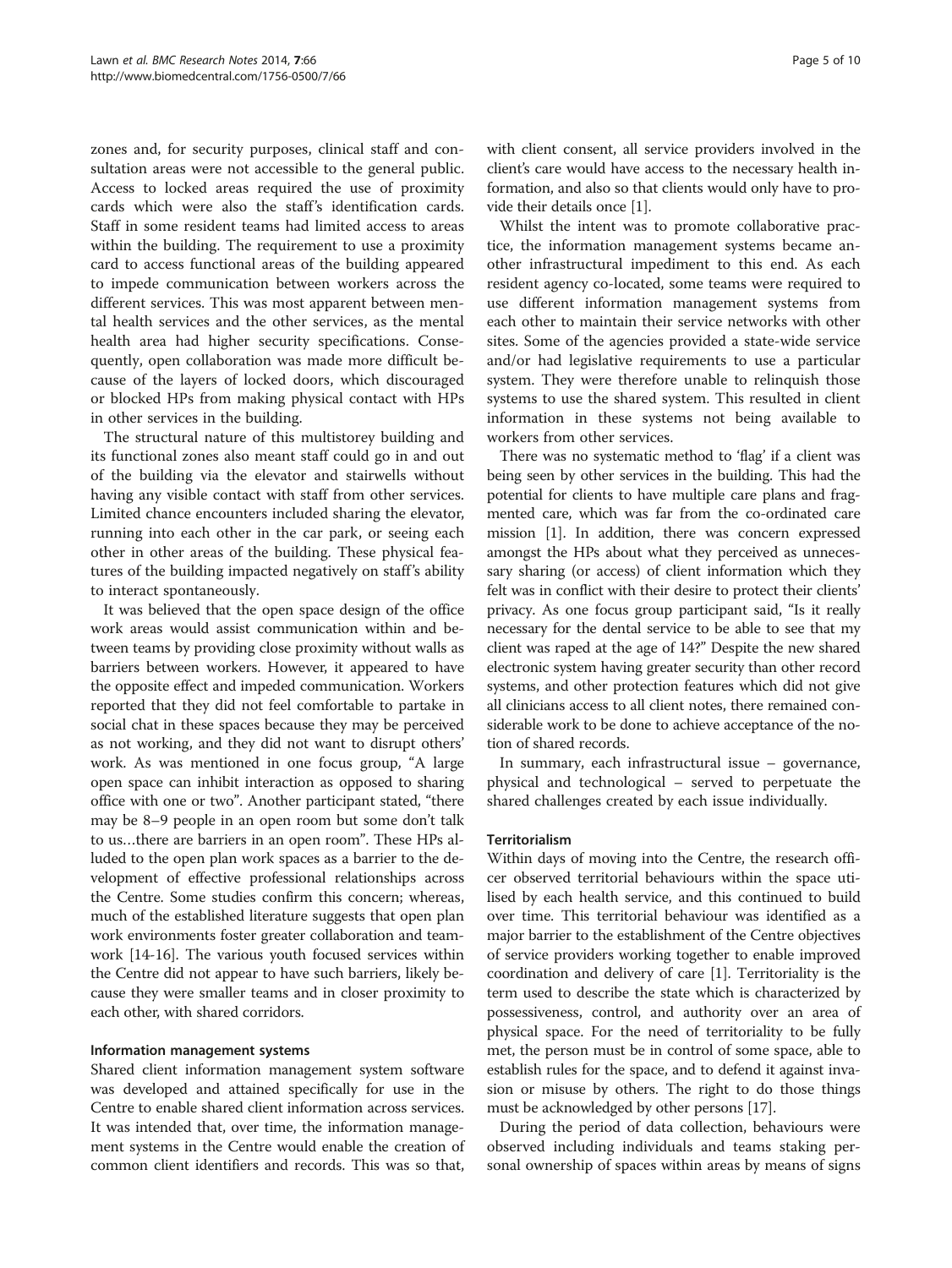and labels. This territorial behaviour extended into spaces that were meant to be for shared communal use to promote collaboration. This was particularly evident in the main lunchroom space where one team would 'reserve' tables between certain hours of the day, taking ownership of the space, and inhibiting others from using the space at the same time.

In an effort to reduce the territorial behaviours, guidelines were introduced for the use of shared clinical spaces, as well as for the allocation of workstation spaces as described earlier. This was done to standardise rooms for multiple users and provide consistency in bookings for the clients and workers. However, the desire for individuals to create a personal space soon became apparent with workers taking ownership of space, pinning up personal pictures, and installing pot plants and mementos in areas that were meant to be shared.

Interestingly, HPs were observed to overcome their territorialism when they were attempting to serve the needs of complex care clients who were receiving or needed multiple services. Often, provision of care to these clients was highly challenging for each of those services. Under these circumstances, strong collaborative relationships were formed between HPs from different services in order to address the significant shared problems with providing care that confronted each service. Such cases highlighted their shared struggles and frustrations and willingness to communicate regardless of service structures that might impede this. It ensured that they demonstrated highly person-centred approaches, literally to engage such clients more effectively.

#### IPP simply not on the agenda

Collaboration and acceptance of the value of IPP had occurred at management levels of each service [\[1\]](#page-8-0), and continued to be promoted at this level. There were some excellent examples of IPP within teams and within each agency. However, this had not translated to IPP collaboration between agencies, for the benefit of providing holistic and coordinated care to shared clients, except when client complexity was significant, as already noted. Collaboration and IPP intent were clearly evident in strategic reports developed as part of the GP Plus initiative [\[1](#page-8-0)]. However, with no strategy or resources to build IPP, overall lack of investment in supporting the change process in a systematic way, and arguably being ill-prepared for the structural and behavioural issues identified in the first two themes, interdisciplinary teamwork existed within teams but was often not extending beyond them. The capabilities and values required for IPP struggled to move from rhetoric to reality in the face of these more structural processes, undermining the development of a more collaborative IPP model of care. Another important issue was the sense of imposed change for some services in the building; that is, some

services had moved into the Centre reluctantly under direction from the state health service and did not desire or intend to change their practices.

In the planning phase for the Centre, much attention was given to how services would work together. However, for the first few months following the move into the Centre, the Resident Agency Managers were consumed with the practical aspects of moving into a new building, rather than developing interagency collaborations and values through a model of care that would underpin this. Practical issues were prioritised. These included fire and emergency procedures, personal safety and security, occupational health and safety, and building defects which posed practical problems such as doors having handles and locking properly. These issues rightly took priority to ensure the health and safety of staff and clients. However, they resulted in the collaboration issues simply being put aside by the managers and HPs. The existence of the project and the presence of the research officer did raise awareness of the value of IPP over time as the practical 'teething problems' settled.

It was apparent very early that engaging people to come to the research focus groups would be challenging. Initially, this was thought to be because staff were still familiarising themselves to the new space (and 'organising hooks on doors' so to speak), and that the discussion of IPP was being presented to them too early. However, upon further reflection, as time proceeded, and with the observations of territorial behaviours, this unwillingness to participate was considered to be in response to feeling insecure and/or unsure about their new work structure. Given the degree of change that these people had experienced, it is reasonable that the HPs were not yet ready to work towards IPP between the co-located agencies. Their priority at that stage was in ensuring more basic needs were met, such as familiarising themselves with the new building and changed structures within the Centre.

#### **Discussion**

Our research found that, although IPP often exists within services, inter-agency integration, teamwork and collaboration within an IPP context is a more complex and elusive task. Co-location of multiple health services must be planned and resourced carefully in order for IPP goals to be achieved. Although there is evidence of successful approaches to collaboration among agencies with independent governance [[18,19\]](#page-8-0), what was evident in this setting was that governance arrangements could have received greater focus as part of the move to the Centre. This may have minimised future cultural and operational problems. Clear memoranda of understanding between the services were likely a developing process as part of the move into the Centre. Others have also found that integration of vision, values and practice is often difficult to achieve [[20](#page-8-0)].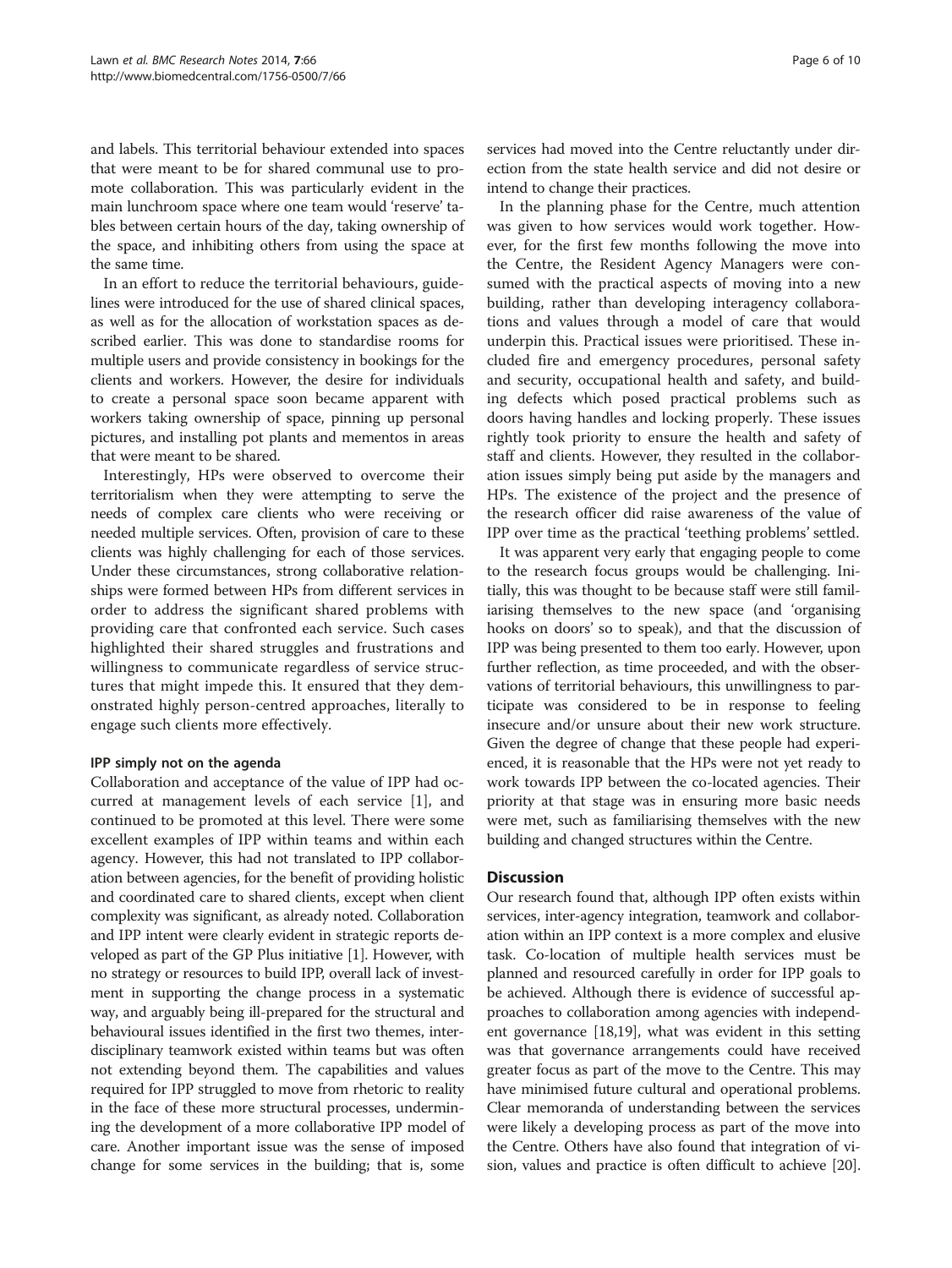As McDonald et al. [\[21](#page-8-0)] explain, "community-based health services that cross organisational boundaries add a layer of complexity to interprofessional relationships… [which] has affected the level of trust and mistrust" (p.63). Our study has highlighted a number of reasons why this mismatch occurs. These reasons include infrastructural arrangements, territorial behaviours, unwillingness to collaborate as an initial response to co-location, and striving to meet basic needs first within new and changed arrangements. An Australian study of teamwork competencies, as defined by managers, rated, "commitment to working collaboratively, commitment to the organization and commitment to a quality outcome" [\[22](#page-8-0)] (p.22) as the most important motives impacting on team performance. This was certainly apparent in the rhetoric of our focus groups; yet there appeared to be other structural issues that hindered the realisation of team competencies in practice.

A systematic review by Cameron & Lart [\[23](#page-8-0)] examined the factors promoting and obstacles hindering joint working in the NHS/social services interface. It offers some interesting insights and parallels to the GP Plus Centre experience. They state that, although co-location can increase opportunities for communication across different services, "different agendas and basic interests…can make agreement on action at a strategic level difficult to achieve" [\[23](#page-8-0)] (p.11). They highlight a range of organisational and governance factors that are important for collaboration, such as: the importance of clear aims that are understood and accepted by all those involved; regular formal and informal communication between services to promote more timely and appropriate referrals between them; clarity of roles and responsibilities, and therefore expectations; strong management to create clear lines of responsibility and accountability; and adequate resources and personnel to undertake collaboration [[23](#page-8-0)] (pp.11-13). The cultural and professional obstacles identified by Cameron and Lart's review included negative assessments or professional stereotypes held by each agency or professional group; different professional philosophies or ideologies; and contextual issues such as the political climate, constant re-organisation and financial uncertainty. They emphasised that trust and respect, which are key to the success of joint working, need time for workers to develop, and that joint training is a useful strategy for helping workers to understand each other's roles and responsibilities [\[23\]](#page-8-0) (pp.13-15). This view is confirmed by others [\[20\]](#page-8-0). Ayoko et al. [\[14\]](#page-8-0) recommended training for service leaders in managing workers' territorial behaviours, given the impacts on workers' attitudes, emotions and outcomes for teams [see also [\[24](#page-8-0)-[27](#page-9-0)]].

The important positive role played by a shared information management system has also been noted. Horvitz-Lennon et al. [[24](#page-8-0)] reported that the mental health sector, for example, has lagged and that, "most people with mental illnesses are cared for in practices whose information systems are under-developed or poorly integrated with general health practices…[and that] information exchange is also constrained by a complicated array of privacy rules and overzealous attitudes by mental health providers" (p.663). Of concern, Horvitz-Lennon et al. [\[24\]](#page-8-0) noted the separation between the mental health care sector and the general health care sector as a key contributor to higher burden of physical health problems in the mental health population. One aim of the GP Plus initiative was to overcome such barriers and promote a more integrated and streamlined approach to care for people with mental health concerns [[1\]](#page-8-0).

The results of our study show that each of the above necessary components for building collaborative practice were not present, or only partially developed in the GP Plus setting. Services had moved into the building and brought their own cultures, information management systems and ways of working with them. The structure of the building also impeded them from developing effective collaborative working relationships with each other. There was no established forum or shared training program where workers could come together to meet or develop a better understanding of each other's profession or service. Some of the services (especially the mental health services) were also experiencing and preoccupied with ongoing internal reorganisation. This likely disengaged them further from the goals of the GP Plus and the IPP project.

Salmon [[25](#page-8-0)] looked at the challenges of multi-agency collaboration and emphasised that, "barriers arise from arguments about the theoretical basis for such work, professional perceptions and territories, and the nature of vulnerable client groups" (p.157). Salmon continued: "Also important are the guidelines and definitions that establish the mandate or each agency, their target populations and eligibility requirements, budgets and programmatic reporting cycles" [\[25\]](#page-8-0) (p.157). This suggests that structural and governance issues are also important to address. These challenges were evident in the GP Plus setting as part of the lack of collaboration in many clients' care across the services They were also demonstrated by the behaviours observed in the first two themes and their consequences for IPP.

Martinson & Holcomb's [\[26\]](#page-8-0) large study, based on site visits to health and welfare services in 17 cities in 13 American states, found a range of benefits and challenges of co-location and integration of services. They found that these processes, "created a more complex system for managers, front-line staff, and clients to navigate" [\[26\]](#page-8-0) (p.11). Other issues identified were the challenges of establishing working relationships with agencies where there had been no prior interaction. This was part of a larger challenge of the time needed to work out which agency ultimately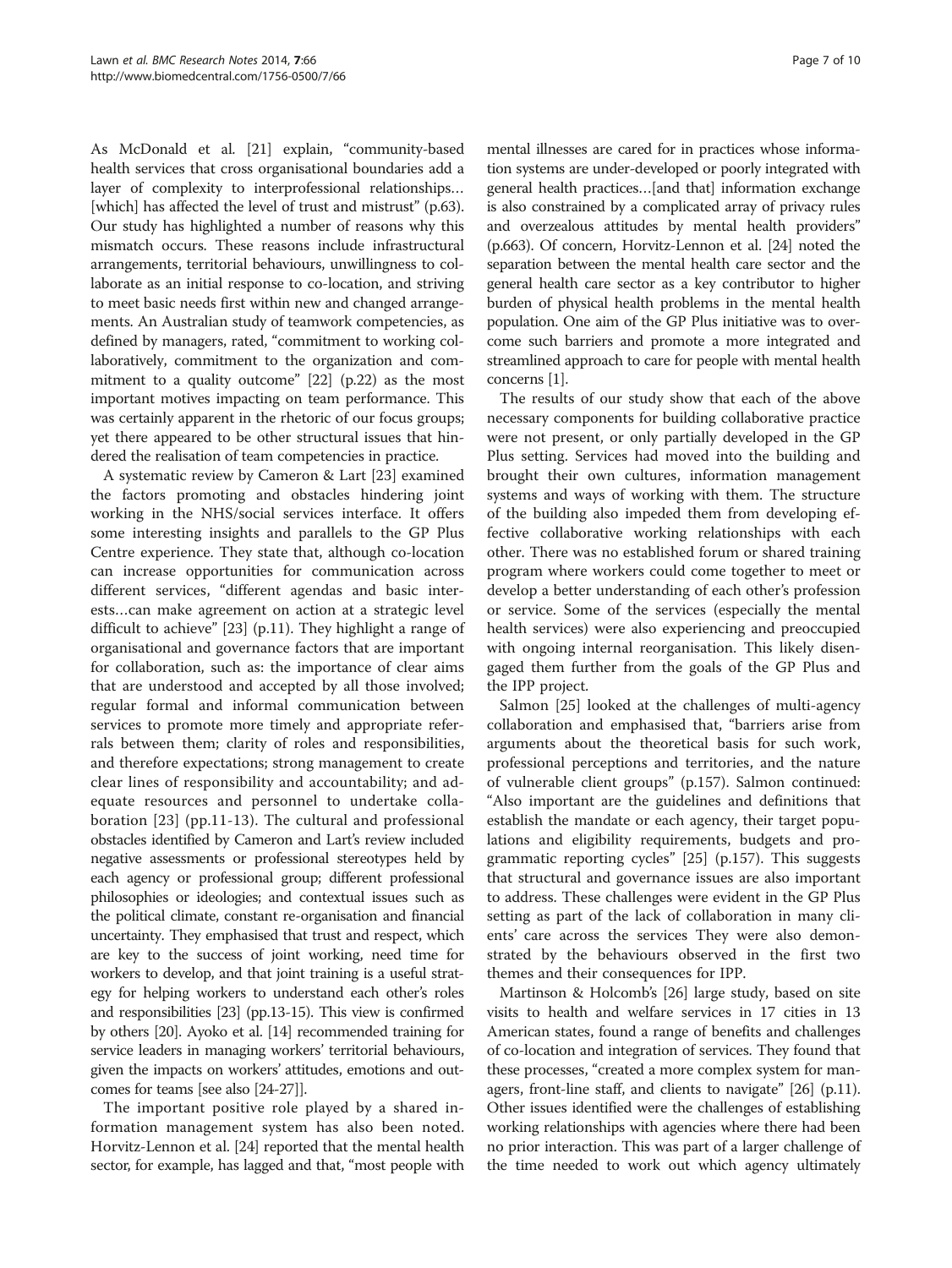assumed responsibility for clients within the new complex service system [see also 3]. Martinson & Holcomb [[26](#page-8-0)] also stated that, "the range of issues including lack of leadership, lack of perceived benefits, conflicting goals, and different accountability systems" (p.17) led to only limited success in efforts to coordinate services. These structural issues were also evident in our study, demonstrated by barriers to clear governance and information sharing, and the nature of the building's physical infrastructure.

Williams, Shore & Foy [[27](#page-9-0)] studied co-location of mental health and primary health care services across three models in the United States. They found that co-location on the same floor with common hallways and patient reception increased communication between workers, giving immediate and convenient access across teams and increased comfort, mutual respect, and trust. In our study, HPs had only limited opportunities to run into other staff, given that the elevator could be perceived to have acted as a time tunnel, or Tardis (from the television series Dr Who), in which such contact might be minimal. The extensive research conducted by Moos [[28](#page-9-0)] demonstrates the importance of considering the physical aspects of the setting and their impact on the culture and practice that occurs within it.

Sloper [\[29](#page-9-0)] argued that health professionals are rendered ill-prepared for IPP. Their review of the literature found that interprofessional programs of continuing education can help to remove barriers to collaboration and that co-location in shared offices or the same building, "increases opportunities for communication between staff, promoting understanding and information sharing" [[29](#page-9-0)] (p.576). We did not find this, likely because of a number of structural issues that were not realised in the planning of the building we researched. This highlights that there are many dynamic processes that need to be considered for co-location to truly work in practice. Co-location is more than just looking at where we place individuals in the physical sense; there is a need to manage governance, cultural and professional boundaries which can block the channels of communication and negotiation required for collaborative practice [\[30\]](#page-9-0).

We found similarly that coordination and collaboration do not happen on their own, that co-location is not just about the bricks and mortar. It is also about strategies to bring people together in a meaningful way. Sloper [[29](#page-9-0)] found that, "a diverse range of professional groups working together was also associated with higher levels of innovation in patient care" (p.575). However, Ginsburg [[3](#page-8-0)] stressed that, "the reported benefits often result from more than just sharing of space, since they reflect specific strategies that co-located practices use to improve coordination of care" (p.4). Co-location does not necessarily mean people will talk to each other or improve their working relationships. In the absence of dedicated strategies,

we found that the reverse can occur, and services can become more territorial and isolated from each other. Ginsburg [\[3](#page-8-0)] emphasised that significant interprofessional issues emerge from co-located services' differences in philosophies, cultures and practice styles and approaches and that when, "such differences are not addressed directly, they could create major barriers to effective care and communication" (p.7). Taylor-Seehafer [\[30](#page-9-0)] explained that, "when health professionals collaborate, the focus becomes the client (or practice) rather than the individual providers (or institution)" (p.387). However, for this to occur, according to our observations, the client usually had to have complex needs. This demonstrates the need to work together for the benefit of the patient, regardless of their level of complexity, and to consider structural, managerial, professional and cultural issues.

While mention has been made here of the lack of a united governance structure for the newly developing Centre, as potentially hindering the integration process, Chreim et al. [\[19\]](#page-8-0) made a case to the contrary in reporting greater sustainability and resilience of agency integration by building a "winning coalition of agents" (p187), rather than a stand-alone leader. They also stressed the need for dedicated resources in the form of a coordinator or research officer as, "a crucial enabler of the change" process (p198). Unfortunately, in the case reported in this paper, the Manager of the GP Plus site made a strong contribution to the coordination of and support for the project. However,, in retrospect, it was unrealistic to expect the Manager responsible at the time for establishing the new Centre, to totally fulfil this role, particularly in the early stages of setting up services in a new building. Again timing was part of the problem here along with insufficient dedicated resources for enhancing integration. Likewise, Hendy and Barlow [\[31\]](#page-9-0) cautioned against vesting responsibility for change efforts in a few individuals. Change is everyone's business.

This study has a number of limitations. The length of the observations was somewhat short (10 months) and was not performed systematically, relying on the reflective notes of the research officer. General practitioners, an important member of a coordinated team approach to care, were also not included because they were not located in the Centre. Follow-up observations and focus groups were not undertaken at a later time period, once services were more settled into the building. However, feedback to participants formed part of the action research process during the focus group cycles.

#### Conclusions

Our research observations confirm many of the issues that are already known as important challenges for successful co-location of services and actualisation of IPP. However, our research provides further evidence for and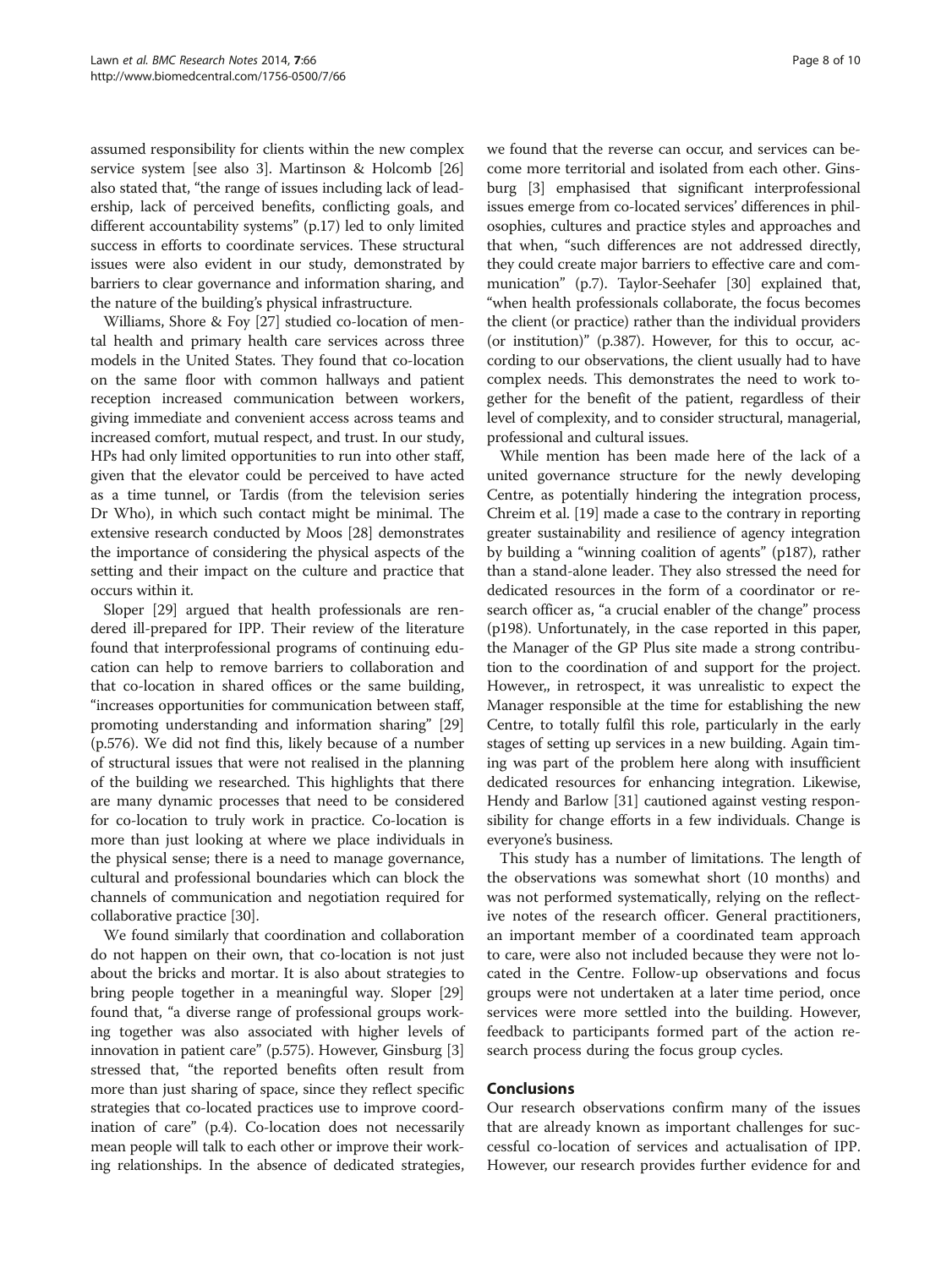<span id="page-8-0"></span>description of the physical facility and the accompanying infrastructure and behavioural issues that can impact on the success of realising integration and IPP values and practice in a centre comprising multiple agencies. For colocation to incorporate effective IPP, IPP needs to be a central focus of planning rather than an afterthought or part of the model to be developed once all the doors are hung and the furniture arranged. In the GP Plus setting, IPP got lost in the planning somewhere along the way; they were overtaken by operational issues that kept coming up. The experience of this setting demonstrates that dedicated staff and resources are needed in order to keep carriage of IPP, as new models of collaborative and colocated services are developed. This experience also shows that establishing IPP within newly co-located services is perhaps a process that needs time to develop, as part of teams building trust with each other in new circumstances, in order to eventually build a new culture for the Centre. It shows that health service systems are complex, with competing priorities, increasing service demands, and differing strategic plans and performance indicators to meet. This coupled with the tendency for policy makers to move on to the next issue of focus, and to shift resources in the process, means that adequate time and resources for IPP are often overlooked. Perhaps one way forward is for universities where future health professionals train and health services where they go out to on placement and eventually become part of the workforce, to work together more. Dedicated resources to have shared education or placement of students may be one initiative worthy of greater consideration in the planning of such centres and in the planning of university courses.

#### Competing interests

The authors declare that they have no competing interests.

#### Authors' contributions

SL drafted the manuscript. AL collected the data. SL and AL analysed the data. All authors participated in the design of the study and the reference group that informed the analysis and interpretation of the data. All authors read and approved the final manuscript.

#### Acknowledgements

We wish to acknowledge the support of the Project steering and reference group, our funders and GP Plus staff and management.

#### Author details

<sup>1</sup> Flinders Human Behaviour and Health Research Unit, Flinders University, Margaret Tobin Centre, Adelaide, South Australia, Australia. <sup>2</sup>Flinders Innovations in Clinical Education, Health Professional Education, Flinders University, Adelaide, South Australia, Australia. <sup>3</sup>GP Plus Marion, SA Health, Oaklands Park, South Australia, Australia. <sup>4</sup>Flinders Innovations in Clinical Education, Flinders University Rural Clinical School (FURCS), Flinders University, Adelaide, South Australia, Australia. <sup>5</sup>Flinders Innovations in Clinical Education, Flinders University Rural Clinical School (FURCS), Flinders University, Renmark, South Australia, Australia.

#### Received: 2 November 2012 Accepted: 14 January 2014 Published: 30 January 2014

#### References

- 1. SA Health: GP Plus Health Care Strateav. Adelaide: Government of South Australia; 2007 [[http://www.sahealth.sa.gov.au/wps/wcm/connect/](http://www.sahealth.sa.gov.au/wps/wcm/connect/6f9d058043a34090b563fded1a914d95/GP+Plus+Health+Care+Strategy.pdf?MOD=AJPERES&CACHEID=6f9d058043a34090b563fded1a914d95) [6f9d058043a34090b563fded1a914d95/GP+Plus+Health+Care+Strategy.pdf?](http://www.sahealth.sa.gov.au/wps/wcm/connect/6f9d058043a34090b563fded1a914d95/GP+Plus+Health+Care+Strategy.pdf?MOD=AJPERES&CACHEID=6f9d058043a34090b563fded1a914d95) [MOD=AJPERES&CACHEID=6f9d058043a34090b563fded1a914d95](http://www.sahealth.sa.gov.au/wps/wcm/connect/6f9d058043a34090b563fded1a914d95/GP+Plus+Health+Care+Strategy.pdf?MOD=AJPERES&CACHEID=6f9d058043a34090b563fded1a914d95)].
- 2. Suter E, Hyman M, Oelke N: Measuring key integration outcomes: A case study of a large urban health center. Health Care Man Rev 2007, 32(3):226–235.
- 3. Ginsburg S: Co-locating health services: a way to improve coordination of children's health care? The Commonwealth Fund 2008, 41:1153. Publications.
- 4. Western Libraries: Hoteling and Hot Desking. Ontario, Canada: Western University; 2014 [\[http://www.lib.uwo.ca/programs/generalbusiness/hoteling.](http://www.lib.uwo.ca/programs/generalbusiness/hoteling.html) [html\]](http://www.lib.uwo.ca/programs/generalbusiness/hoteling.html).
- 5. Tyler G: The office citadel crumbles. Man Serv 1995, 39(9):32–33.
- 6. Robson C: Real World Research: A resource for Users of Social Research Methods in applied settings 3<sup>rd</sup> Edition. West Sussex: John Wiley & Sons; 2011.
- 7. Ashford G, Patkar S: The Positive Path: Using Appreciative Inquiry in Rural Indian Communities. Bangalore: Department of International Development; 2001 [\[www.iisd.org/pdf/2001/ai\\_the\\_positive\\_path.pdf](http://www.iisd.org/pdf/2001/ai_the_positive_path.pdf)].
- 8. Liamputtong P, Ezzy D: Qualitative Research Methods 2<sup>nd</sup> Edition. Melbourne: Oxford University Press; 2005.
- 9. Gum LF, Lloyd A, Lawn S, Richards JN, Lindemann I, Sweet L, Ward H, King A, Bramwell D: Blinded. J Interprof Care 2013, 27(6):454–460.
- 10. Miles M, Huberman A: Qualitative data analysis. 2nd edition. Thousand Oaks, CA: Sage; 1994.
- 11. Pope C, Ziebland S, Mays N: Qualitative research in health care: Analysing qualitative data. BMJ 2000, 320:114–116.
- 12. Brousselle A, Lamothe L, Sylvain C, Foro A, Perreault M: Integrating services for mental health and substance use disorders: What matters? Health Care Man Rev 2010, 35(3):212–223.
- 13. Emerson K, Nabatch T, Balogh S: An Integrative Framework for Collaborative Governance. J Public Adm Res Theory 2012, 22(1):1–29.
- 14. Ayoko OB, Ashkanasy NM, Jehn KA: Workplace territorial behaviours: a conceptual model of the impact of employees' territorial behaviours on conflict and outcomes in diverse teams. Kyoto, Japan: Paper presented at the 22nd Annual International Association of Conflict Management Conference Paper; 2009. Available at SSRN:<http://ssrn.com/abstract=1484772> or [http://dx.doi.](http://dx.doi.org/10.2139/ssrn.1484772) [org/10.2139/ssrn.1484772](http://dx.doi.org/10.2139/ssrn.1484772).
- 15. Boutellier R, Ullman F, Schreiber J, Naef N: Impact of office layout on communication in a science-driven business. R&D Manag 2008, 38(4):372–391.
- 16. Sundstram E, Herbert RK, Brown RW: Privacy and Communication in an Open-Plan Office: A Case Study. Envir Behav 1982, 14(3):379–392.
- 17. Hayter J: Territoriality as a universal need. J Adv Nurs 1981, 6:79-85.
- 18. Powell Davies G, Harris M, Perkins D, Roland M, Williams A, Larsen K, McDonald J: Coordinating primary health care: analysis of the outcomes of a systematic review. Med J Aust 2008, 188(8):S65-S68. [\[https://www.mja.](https://www.mja.com.au/journal/2008/188/8/coordinating-primary-health-care-analysis-outcomes-systematic-review) [com.au/journal/2008/188/8/coordinating-primary-health-care-analysis](https://www.mja.com.au/journal/2008/188/8/coordinating-primary-health-care-analysis-outcomes-systematic-review)[outcomes-systematic-review\]](https://www.mja.com.au/journal/2008/188/8/coordinating-primary-health-care-analysis-outcomes-systematic-review).
- 19. Chreim S, Williams BE, Janz L, Dastmalchian A: Change agency in a primary health care context: The case of distributed leadership. Health Care Man Rev 2010, 35(2):187–199.
- 20. Lukas CV, Holmes SK, Cohen AB, Restuccia J, Cramer IE, Shwartz M, Charns MP: Transformational change in health care systems: An organizational model. Health Care Man Rev 2007, 32(4):309–320.
- 21. McDonald J, Jayasuriya R, Harris MF: The influence of power dynamics and trust on multidisciplinary collaboration: a qualitative case study of type 2 diabetes mellitus. BMC Health Serv Res 2012, 12:63–72.
- 22. Leggat SG: Effective healthcare teams require effective team members: defining teamwork competencies. BMC Health Serv Res 2007, 7:17–26.
- 23. Cameron A, Lart R: Factors promoting and obstacles hindering joint working: a systematic review of the research evidence. *J* Integrated Care 2003, 11(2):9–17.
- 24. Horvitz-Lennon M, Kilbourne AM, Pincus HA: From silos to bridges: meeting the general health care needs of adults with severe mental illnesses. Health Aff 2006, 25(3):659–669.
- 25. Salmon G: Multi-agency collaboration: the challenges for CAMHS. Child Adol Mental Health 2004, 9(4):156–161.
- 26. Martinson K, Holcomb PA: Reforming Welfare: institutional change and challenges. Assessing the New Federalism Occasional Paper, No. 60. Columbia, USA: The Urban Institute; 2002.